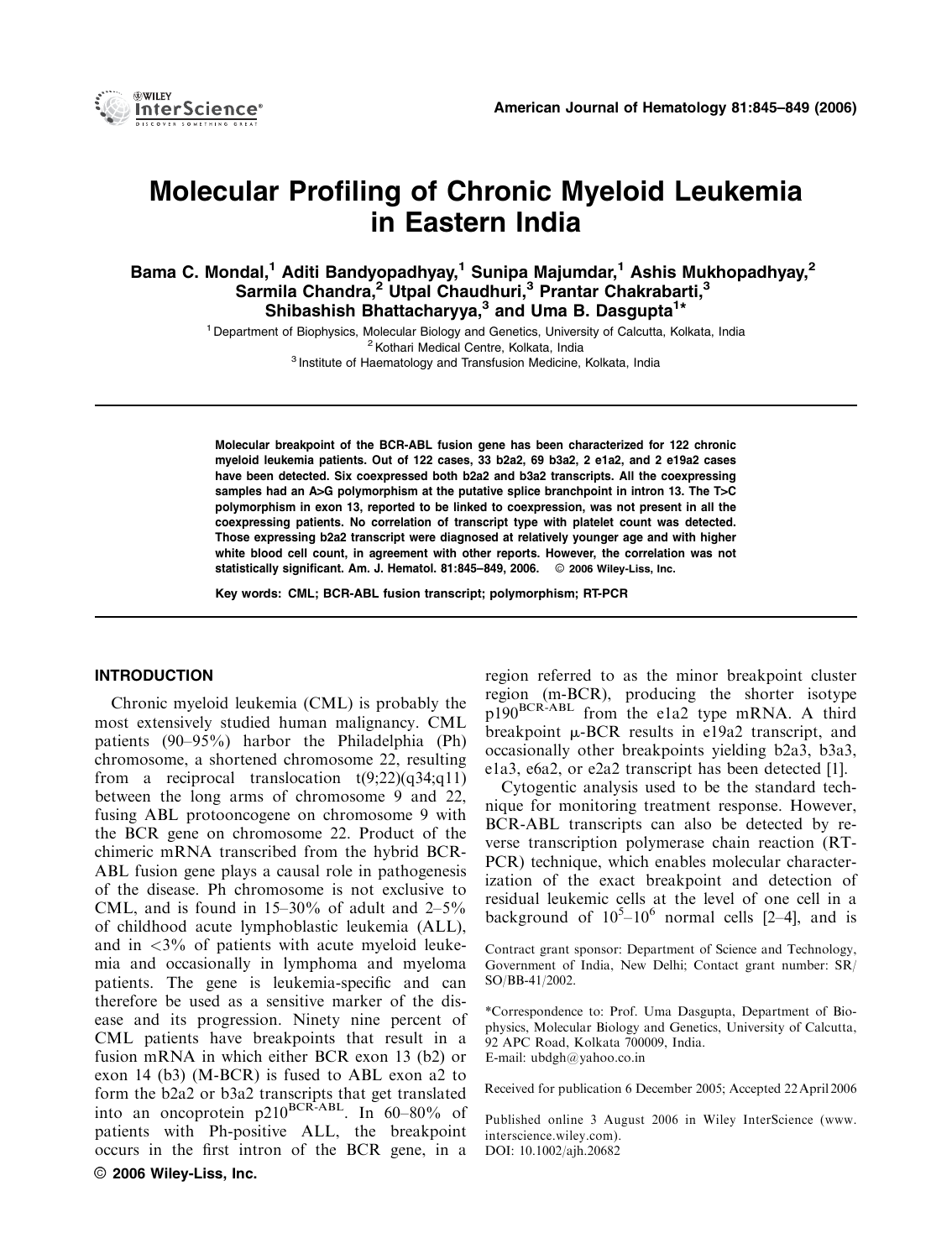#### 846 Mondal et al.

currently used in many countries along with the quantitative PCR technique.

Coexpression of both the b2a2 and b3a2 transcripts by alternative splicing is detected in minority of patients (1.4–11%). Coexpression has been linked to two polymorphisms in the patient's DNA; one a thymine (T) to cytosine (C) polymorphism in the eighth position before the end of exon 13 of BCR gene, altering the third nucleotide of the relevant codon; and other, an adenine  $(A)$  to guanine  $(G)$ polymorphism within intron 13, occurring upstream of the  $3'$  splice site. The exonic change does not alter the amino acid sequence. The BCR intronic polymorphism, however, occurs at the invariant A of a sequence that is the best match to the poorly conserved branchpoint. It has been proposed that the change results in reduced efficiency of splicing of intron 13 of BCR and BCR-ABL allele [5–7] and use of the acceptor site at the end of intron 14, leading to coexpression of both the transcripts.

Various studies on the possible association of BCR-ABL chimeric mRNA type and variations in the clinical features observed during the course of the disease produced conflicting evidences and generated a debate protracting over several years [8– 13], with some in favor [12] and some against [13].

In this article, an attempt has been made to establish the frequency of different type of BCR-ABL transcripts in CML patients of eastern India, in order to obtain more information on BCR-ABL chimeric mRNA type and its possible association with different clinical features observed during the course of CML at chronic phase and to find possible correlation between the polymorphisms at exon 13 and intron 13, with coexpression of b2a2 and b3a2 transcript.

# MATERIALS AND METHODS Patients

This study includes 122 patients (82 male, 40 female) who were under treatment in the hematology department at two medical centers in Kolkata from 2001 to 2005. The diagnosis of CML was established on the basis of cytochemical analysis of bone marrow aspirates. All patients except one were in the first chronic phase (CP) of the disease. Most of the patients at present are treated with imatinib mesylate. Written informed consent was obtained from all the patients or their family members.

# Sample Collection and Isolation of Genomic DNA and RNA

Bone marrow  $(1-2 \text{ ml})$  in sodium heparin tube or peripheral blood (5 ml) in EDTA tubes was American Journal of Hematology DOI 10.1002/ajh

collected from the CML patients. Genomic DNA was isolated from whole blood/bone marrow samples, as described earlier [14]. Total RNA was isolated from peripheral blood and/or from bone marrow aspirate after lysis of red blood cells by QIA amp kit (Qiagen, Germany) following manufacturer's protocol.

# Characterization of Junctional Breakpoint by RT-PCR

cDNA synthesis was performed in a total volume of 20  $\mu$ l, with 400 ng to 1  $\mu$ g of RNA and other reagents according to manufacturer's protocol (TaqMan Reverse Transcription Reagent Kit, Applied Biosystem, USA). PCR in a reaction volume of 50  $\mu$ l containing 10  $\mu$ l of RT products, 5.5 mM  $MgCl<sub>2</sub>$ , 200 µM of each dNTPs, 1.25 U AmpliTaq Gold DNA polymerase (Applied Biosystem, USA), primer concentration and sequence were as described earlier [3,4]. The positive controls were derived from RNA sample of b2a2- and e1a2-positive CML patients, who has been confirmed by sequence analysis, and K562 cell line RNA was used as control for b3a2. The negative control was normal lymphocyte RNA. The PCR products were visualized directly on ethidium bromide-stained 3% agarose gel. ABL gene was used as internal control.

# Genotyping of BCR Exon 13 Polymorphism

The T to C polymorphism of BCR exon 13 at eighth position before the junctional region of BCR-ABL transcript was detected by PCR, using allele specific primer (BCR (M): GCATTCCGCTGAC-CATCAAC, BCR (N): GCATTCCGCTGACCAT-CAAT and common reverse primer BCR (R): GCA-TAGCTCTTCCTTCTGAA). The allele-specific primers amplified a 158 bp fragment when the corresponding allele was present. The  $25-\mu$ l PCR reaction mixture contained 300-ng genomic DNA,  $1 \times$  Buffer (MBI Fermentus, Lithuania), 1.5 mM MgCl<sub>2</sub> 5 pmol of each primer, 200  $\mu$ M dNTP, and 1.25 U Taq polymerase (MBI Fermentus). After denaturation for 5 min at  $95^{\circ}$ C, PCR was performed: 30 cycles for 45 sec at 95 $\degree$ C, 45 sec at 60 $\degree$ C, and 1 min at  $72^{\circ}$ C. The last elongation step was extended to 5 min at 72 $\degree$ C. A 323-bp fragment of  $\beta$ globin cluster amplified by primers (F: AGTGCTG-CAAGAAGAACAACTACC and R: CTCTGCAT-CATGGGCAGTGAGCTC) was used as internal control (Fig. 1). The fragments were resolved by  $2\%$ agarose gel electrophoresis. The protocol was validated using positive and negative controls, which have been genotyped by direct sequence analysis.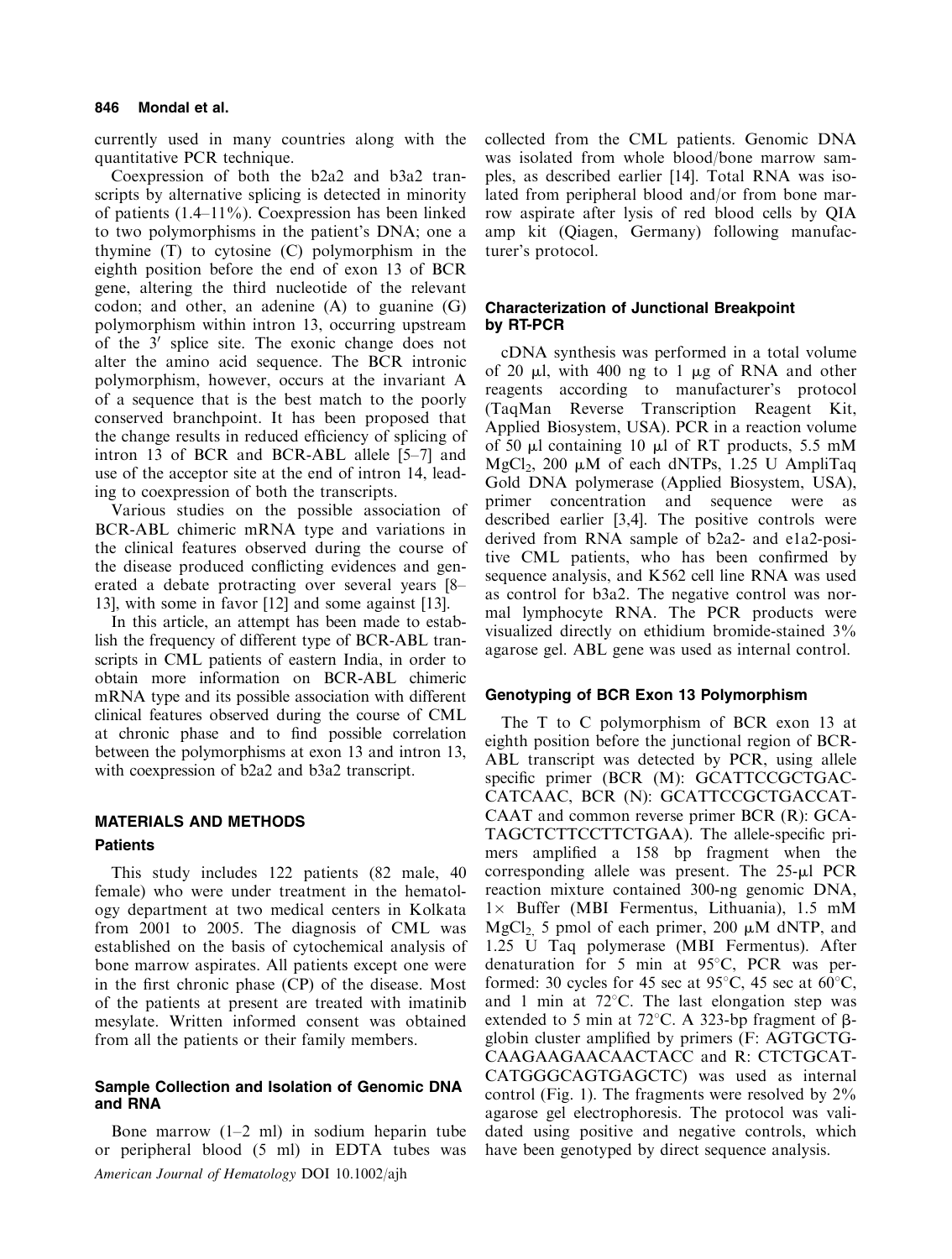

Fig. 1. Lane M, 50-bp ladder marker; Lanes 1–4, mutation specific primer; Lanes 5–8, normal specific primer. Lanes 1 and 5, normal; Lanes 2 and 6, polymorphism heterozygote; Lanes 3 and 7, polymorphism homozygote; Lanes 4 and 8, no template control.

## Genotyping of BCR Intron 13 Polymorphism

The A>G polymorphism destroys a Sau3A1 restriction site that was used for typing it. A 101-bp DNA fragment amplified using forward primer IntBCR13 (5') GTCACCTGCCTCCCTTTCC) and reverse primer ExBCR14 (5' ACGATGACATTCAGAAACCCATAG) was digested with Sau3A1 and the products were visualized by agarose gel electrophoresis.

#### Sequencing Reaction

The BCR-ABL junction sequence, as well as the intron 13 and exon 13 polymorphisms, was initially determined by sequencing relevant products using Thermosequenase cycle sequencing kit Version 2.0 (Amersham, USA). Once the RT-PCR and PCR technique had been validated, the consecutive patients were classified on the basis of the PCR product size.

## RESULTS

Of the 122 CML patients, 112 (91.8%) patients were positive for one or more of the four junctional types tested. The b2a2 variant of BCR-ABL transcript was detected in 33 (29.47%) patients, b3a2 in 69 (61.61%) patients, both b2a2 and b3a2 transcripts were detected in six (5.36%) patients. Only two (1.78%) patients expressed e1a2 transcript, and two (1.78%) had e19a2 transcript.

One of the e1a2 expressing patients, a 58-year-old male had a very short period of CP and progressed

to blast crisis and died. Other patient, a male aged 35 years, was treated with hydroxyurea, and progressed toward blast crisis stage in about 5 years. He was then treated with imatinib mesylate and is well maintained for the last 1 year. The e19a2 expressing patients have been described in detail elsewhere.

The clinical data, i.e., sex, age, white blood cell (WBC) count, and platelet count at diagnosis before the start of chemotherapy, were compared among patients with b3a2 and b2a2 junctional breakpoints (Table I).

Coexpression of b2a2 and b3a2 transcripts has been correlated with two polymorphisms, one at intron 13 and other at exon 13. In the present study, typing of the six patients coexpressing both the transcripts showed that all of them harbored the polymorphism at the intron, but not the one at the exon. Specifically, 4 coexpressing patients had GG, and 2 had GA genotype at the intron. At the exon, 2 were TT, 3 were TC, and 1 was of CC genotype (Table II).

Some essential thrombocythemia (ET) patients are Ph-positive, and they mostly express the b3a2 transcript [15–17] and only a few the b2a2 transcript. One of our b2a2 expressing patients had ET with several features resembling CML. Clinical data of the patient are as follows: age, 30 years; sex, male; Hb, 7.7 g/dl; RBC, 3.3  $\times$  10<sup>6</sup>/mm<sup>3</sup>; WBC,  $12.5 \times 10^{9}$ /l; differential count neutrophils, 83%; lymphocytes, 6%; monocytes, 2%; eosinophils, 1%; basophils, 8%; platelets, 2,245  $\times$  10<sup>9</sup>/l; MCV, 74.5 fl; MCH, 22.6 pg; MCHC, 30.3 g/dl; reticulocytes, 1%. In bone marrow, megakaryocytes increased in

American Journal of Hematology DOI 10.1002/ajh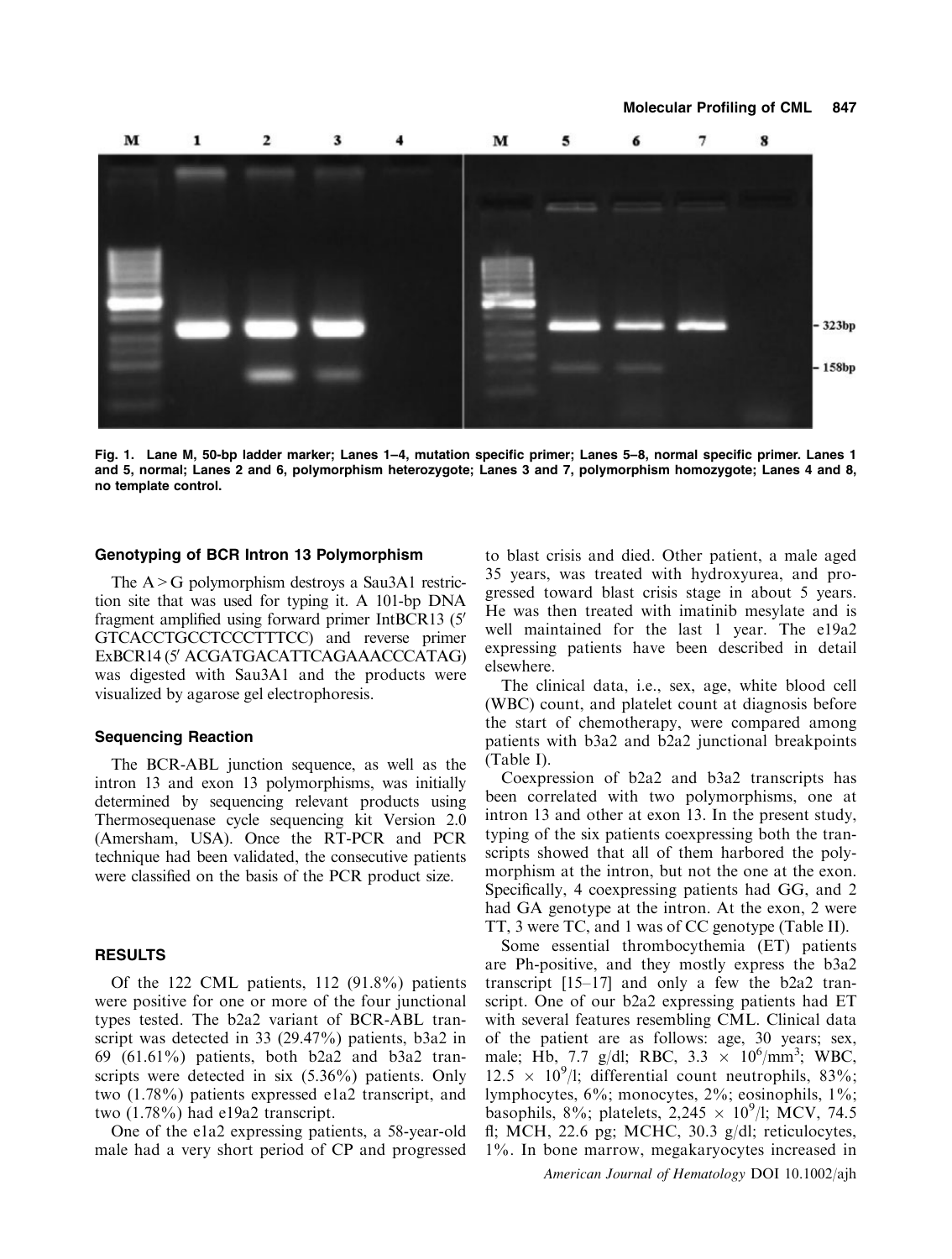#### 848 Mondal et al.

TABLE I. Clinical Parameters at Diagnosis of CML Patients in Chronic Phase (CP) Expressing the b2a2 or b3a2 Type of the BCR-ABL Rearranged mRNA

| Parameter            | $b2a2(n = 17)$   | $b3a2 (n = 31)$  | Stratification of the patients on the basis of WBC count |                      |                                |                 |  |
|----------------------|------------------|------------------|----------------------------------------------------------|----------------------|--------------------------------|-----------------|--|
|                      |                  |                  |                                                          | $WBC < 100 (10^9/l)$ | WBC > 100 (10 <sup>9</sup> /I) |                 |  |
|                      |                  |                  | $b2a2(n = 8)$                                            | b3a2 $(n = 11)$      | $b2a2(n = 9)$                  | $b3a2 (n = 20)$ |  |
| Male/female          | 15/2             | 21/10            | 7/1                                                      | 8/3                  | 8/1                            | 13/7            |  |
| Age $(yrs)$          |                  |                  |                                                          |                      |                                |                 |  |
| Mean $\pm$ SEM       | $34.2 \pm 3.2$   | $38.5 \pm 2.7$   | $40.7 \pm 4.9$                                           | $44.3 \pm 2.5$       | $29.2 \pm 3.8$                 | $35.2 \pm 3.8$  |  |
| Median               | 30.5 $(21-61)^a$ | $40(6-71)$       | $34(30-61)$                                              | $46(32 - 57)$        | $27(21-58)$                    | $37.5(6-71)$    |  |
| WBC $(10^9/l)$       |                  |                  |                                                          |                      |                                |                 |  |
| $Mean \pm SEM$       | $161 \pm 34.6$   | $162.3 \pm 38.0$ |                                                          |                      |                                |                 |  |
| Median               | $162(12.5-448)$  | $120(15-1220)$   |                                                          |                      |                                |                 |  |
| Platelets $(10^9/l)$ |                  |                  |                                                          |                      |                                |                 |  |
| Mean $\pm$ SEM       | $419 \pm 107.3$  | $378.2 \pm 77.7$ | $537 \pm 248.5$                                          | $307 \pm 72.7$       | $338 \pm 60$                   | $437 \pm 122$   |  |
| Median               | $373(57-2245)$   | $250(59 - 2262)$ | 381 (57-2245)                                            | $250(145-1007)$      | $340(87-728)$                  | $250(59-2262)$  |  |

<sup>a</sup>Values in parentheses indicate ranges.

TABLE II. Six Patients Expressed Both b2a2 and b3a2 Type of BCR-ABL Transcript

| Patients no.   | Sex (M/F) | Age<br>(yrs) | <b>WBC</b><br>$(10^9/l)$ | Platelet<br>$(10^9/l)$ | BCR exon 13<br>polymorphism $(T > C)$ | BCR intron 13<br>polymorphism $(A > G)$ |
|----------------|-----------|--------------|--------------------------|------------------------|---------------------------------------|-----------------------------------------|
|                |           |              | 50                       | 250                    | TT                                    | GG                                      |
| 2              |           | 28           | 35                       | 198                    | CC                                    | GG                                      |
| 3              | М         | 58           | 50                       | 150                    | ТC                                    | AG                                      |
| $\overline{4}$ | М         | 45           | 157                      | 250                    | TC                                    | GG                                      |
| 5              |           | h            | 172                      | 598                    | TT                                    | AG                                      |
| 6              | М         | 53           | 337                      | 650                    | TС                                    | GG                                      |

number, and both active and inactive forms were seen.

## **DISCUSSION**

The significance of the different types of transcript, and whether they have any correlation with the age at diagnosis, sex, race, clinical parameters, and outcome of the disease has been analyzed in many studies.

The distribution of transcript type has been studied in the European, and some other populations [11,18,19], with the ratio of b2a2 to b3a2 transcripts being roughly of the order of 40:60. However, one study on Ecuadorian population registered a very different ratio of 95:5 [20]. Our data, which is probably the first such report on Indian population is consistent with the studies on Caucasian population and does not show any large deviation.

It has been reported that the subgroup of patients who express b2a2 mRNA in CP CML had a high WBC count at the time of diagnosis and were younger with short CP duration [11]. Our b2a2 carrying patients were also relatively younger, with WBC count on the higher side. However, statistical significance could not be reached because of the small sample size and the time elapsed, since the American Journal of Hematology DOI 10.1002/ajh

start of the study is too short to distinguish CP duration between the two groups.

Two different groups reported that patients with 3 <sup>0</sup> M-BCR breakpoint [21,22] or with b3a2 transcripts [23] had significantly higher number of platelets. However, a third series [24,25] showed no correlation between the type of BCR-ABL transcript and platelet counts. A randomized CML trial in United Kingdom also failed to detect a correlation between either genomic or RNA findings and platelet numbers [13]. Our data also showed no correlation between the transcript type and platelet counts at diagnosis. However, when the UK series was divided into two groups according to the WBC counts, it was observed that, in patients with  $\langle 100 \times 10^9 \rangle$ WBC/L, b3a2 transcript carriers had significantly higher platelet counts. Such a correlation was not observed (Table I) in our data even when the patients were subgrouped according to WBC count.

Coexpression of b2a2 and b3a2 transcript has been linked to two polymorphisms,  $T>C$  at exon 13 and  $A > G$  at intron 13. Analysis of the six patients coexpressing both transcripts in this study showed that the exonic polymorphism is not obligatory for coexpression. However, the intronic polymorphism was detected in all these six patients, at least in heterozygous state. Considering that the BCR intronic polymor-